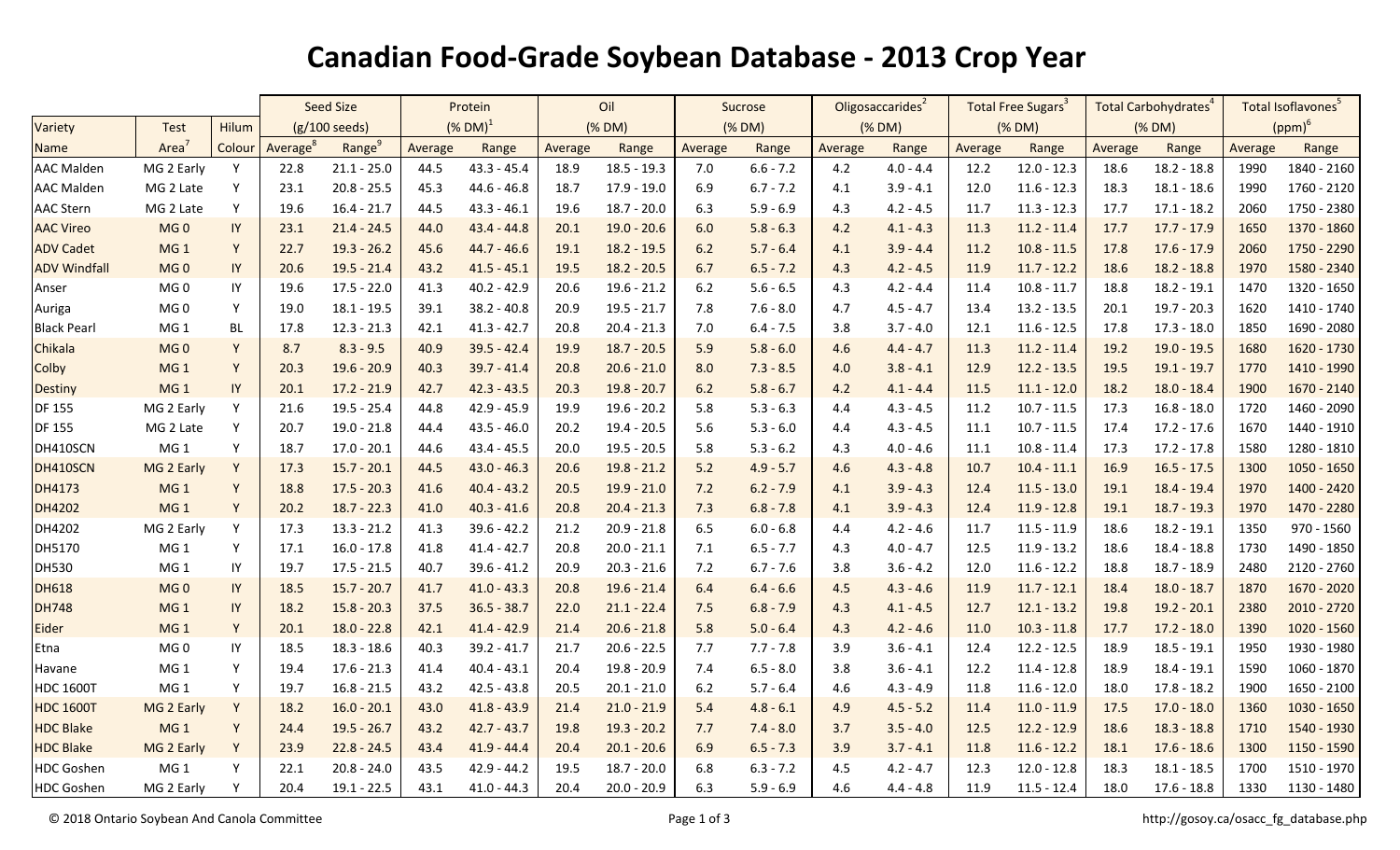## **Canadian Food-Grade Soybean Database - 2013 Crop Year**

|                        |                 |              | <b>Seed Size</b>     |                         | Protein        |               | Oil     |               | Sucrose |             | Oligosaccarides <sup>2</sup> |             | Total Free Sugars <sup>3</sup> |               | Total Carbohydrates <sup>4</sup> |               | Total Isoflavones <sup>5</sup> |             |  |
|------------------------|-----------------|--------------|----------------------|-------------------------|----------------|---------------|---------|---------------|---------|-------------|------------------------------|-------------|--------------------------------|---------------|----------------------------------|---------------|--------------------------------|-------------|--|
| Variety                | <b>Test</b>     | <b>Hilum</b> |                      | $(g/100 \text{ seeds})$ | $($ % DM $)^1$ |               | (% DM)  |               | (% DM)  |             |                              | (% DM)      |                                | (% DM)        |                                  | (% DM)        |                                | $(ppm)^6$   |  |
| <b>Name</b>            | Area            | Colour       | Average <sup>®</sup> | Range <sup>9</sup>      | Average        | Range         | Average | Range         | Average | Range       | Average                      | Range       | Average                        | Range         | Average                          | Range         | Average                        | Range       |  |
| <b>HDC Winthrop</b>    | MG <sub>0</sub> | IY           | 21.9                 | $19.4 - 23.7$           | 43.7           | $42.2 - 45.6$ | 19.9    | $18.3 - 21.1$ | 7.1     | $6.9 - 7.4$ | 3.8                          | $3.8 - 3.9$ | 12.0                           | $11.8 - 12.2$ | 18.2                             | $18.0 - 18.3$ | 1800                           | 1590 - 2020 |  |
| <b>HDC Winthrop</b>    | MG <sub>1</sub> | IY           | 22.0                 | $18.1 - 24.4$           | 43.7           | $43.0 - 44.3$ | 20.3    | $20.0 - 20.6$ | 6.7     | $6.2 - 7.0$ | 3.7                          | $3.5 - 4.0$ | 11.5                           | $11.2 - 11.9$ | 17.9                             | $17.6 - 18.1$ | 1740                           | 1430 - 2150 |  |
| <b>HS 09C02</b>        | MG <sub>0</sub> | Y            | 20.0                 | $17.9 - 21.6$           | 42.1           | $40.0 - 45.0$ | 20.1    | $17.8 - 21.5$ | 6.9     | $6.7 - 7.3$ | 4.5                          | $4.3 - 4.6$ | 12.5                           | $12.5 - 12.5$ | 19.0                             | $18.6 - 19.3$ | 1040                           | 630 - 1280  |  |
| <b>HS 09C02</b>        | MG <sub>1</sub> | Y            | 19.2                 | $18.1 - 20.6$           | 42.3           | $42.0 - 42.6$ | 20.4    | $20.1 - 20.6$ | 6.6     | $6.2 - 7.3$ | 4.3                          | $4.1 - 4.6$ | 12.0                           | $11.7 - 12.6$ | 18.7                             | $18.6 - 18.8$ | 1110                           | 740 - 1400  |  |
| HS 13C38               | MG <sub>1</sub> | Y            | 20.2                 | $19.1 - 21.1$           | 42.5           | $41.3 - 43.0$ | 20.9    | $20.6 - 21.5$ | 6.6     | $5.9 - 7.1$ | $4.0\,$                      | $3.8 - 4.3$ | 11.6                           | $11.0 - 12.1$ | 18.1                             | $17.7 - 18.3$ | 1780                           | 1280 - 2100 |  |
| Jari                   | MG <sub>0</sub> | IY           | 18.5                 | $18.1 - 19.2$           | 46.0           | $45.4 - 47.2$ | 18.9    | $17.9 - 19.4$ | 6.0     | $5.8 - 6.1$ | 4.3                          | $4.1 - 4.5$ | 11.3                           | $11.2 - 11.3$ | 17.5                             | $17.2 - 17.7$ | 1520                           | 1260 - 1740 |  |
| Madison                | MG <sub>0</sub> | <b>BR</b>    | 18.5                 | $18.2 - 18.9$           | 40.8           | $40.0 - 42.3$ | 21.7    | $20.4 - 22.6$ | 6.4     | $6.2 - 6.7$ | 4.3                          | $4.2 - 4.4$ | 11.7                           | $11.4 - 12.1$ | 18.2                             | $17.9 - 18.6$ | 2510                           | 2430 - 2640 |  |
| Mersea                 | MG 2 Early      | Y            | 19.4                 | $16.4 - 22.0$           | 42.0           | $41.1 - 43.0$ | 20.7    | $20.4 - 21.1$ | 6.5     | $6.2 - 6.8$ | 4.4                          | $4.3 - 4.6$ | 12.0                           | $11.8 - 12.3$ | 18.6                             | $18.3 - 18.9$ | 1560                           | 1430 - 1690 |  |
| Mersea                 | MG 2 Late       | Y            | 20.0                 | $17.5 - 22.1$           | 42.6           | $41.6 - 43.7$ | 20.6    | $20.0 - 21.2$ | 6.5     | $6.2 - 6.8$ | 4.4                          | $4.3 - 4.7$ | 12.0                           | $11.9 - 12.2$ | 18.4                             | $18.2 - 18.6$ | 1490                           | 1110 - 1750 |  |
| <b>OAC Avatar</b>      | MG <sub>1</sub> | Y            | 20.4                 | $18.8 - 21.4$           | 41.3           | $40.2 - 42.0$ | 20.3    | $19.8 - 20.7$ | 7.4     | $6.9 - 7.8$ | 4.2                          | $4.0 - 4.4$ | 12.6                           | $12.2 - 12.8$ | 19.1                             | $18.7 - 19.4$ | 2770                           | 2530 - 3000 |  |
| <b>OAC Belgrave</b>    | MG <sub>0</sub> | BF           | 16.6                 | $15.8 - 17.6$           | 41.9           | $40.5 - 44.5$ | 19.5    | $17.8 - 20.5$ | 7.3     | $7.1 - 7.5$ | 4.3                          | $4.3 - 4.4$ | 12.8                           | $12.7 - 13.0$ | 19.4                             | $18.9 - 19.6$ | 2480                           | 2220 - 2800 |  |
| OAC Blythe             | MG <sub>0</sub> | <b>BL</b>    | 17.2                 | $15.8 - 18.0$           | 42.9           | $42.2 - 44.2$ | 19.3    | $18.2 - 19.9$ | 6.7     | $6.5 - 7.0$ | 4.3                          | $4.1 - 4.4$ | 12.0                           | $11.8 - 12.1$ | 18.8                             | $18.7 - 18.8$ | 2160                           | 1900 - 2440 |  |
| <b>OAC Brooke</b>      | MG 2 Early      | Y            | 21.1                 | $18.1 - 25.1$           | 41.5           | $40.2 - 42.8$ | 21.0    | $20.5 - 21.3$ | 6.9     | $6.4 - 7.2$ | 4.3                          | $4.0 - 4.7$ | 12.3                           | $12.2 - 12.4$ | 18.4                             | $18.3 - 18.7$ | 1640                           | 1440 - 1870 |  |
| <b>OAC Brooke</b>      | MG 2 Late       | Y            | 22.5                 | $18.8 - 25.8$           | 42.4           | $41.8 - 43.2$ | 20.8    | $20.4 - 21.1$ | 6.9     | $6.5 - 7.4$ | 4.2                          | $4.0 - 4.4$ | 12.1                           | $11.8 - 12.4$ | 18.2                             | $18.1 - 18.4$ | 1560                           | 1280 - 1830 |  |
| <b>OAC Calypso</b>     | MG <sub>1</sub> | IY           | 20.3                 | $18.8 - 21.5$           | 39.4           | $38.5 - 40.4$ | 20.9    | $20.2 - 21.4$ | 7.2     | $6.8 - 7.5$ | 4.2                          | $3.9 - 4.5$ | 12.3                           | $12.1 - 12.7$ | 19.6                             | $19.2 - 20.0$ | 3150                           | 2930 - 3380 |  |
| <b>OAC Calypso</b>     | MG 2 Early      | IY           | 18.3                 | $16.8 - 20.7$           | 39.4           | $38.2 - 40.0$ | 21.7    | $21.5 - 22.3$ | 6.6     | $6.0 - 7.3$ | 4.4                          | $4.2 - 4.6$ | 11.9                           | $11.6 - 12.3$ | 19.1                             | $18.5 - 19.8$ | 2370                           | 1970 - 2950 |  |
| <b>OAC Champion</b>    | MG <sub>0</sub> | IY           | 20.1                 | $19.3 - 21.4$           | 44.4           | $43.3 - 45.9$ | 19.9    | $18.6 - 20.7$ | 5.6     | $5.4 - 5.8$ | 4.4                          | $4.3 - 4.5$ | 11.0                           | $10.8 - 11.1$ | 17.7                             | $17.4 - 17.8$ | 1500                           | 1200 - 1650 |  |
| <b>OAC Drayton</b>     | MG <sub>0</sub> | LBR          | 18.0                 | $17.2 - 18.6$           | 38.8           | $37.5 - 40.5$ | 21.6    | $20.2 - 22.4$ | 6.5     | $6.2 - 6.8$ | 4.5                          | $4.5 - 4.5$ | 12.0                           | $11.7 - 12.3$ | 19.4                             | $19.1 - 19.5$ | 3230                           | 3120 - 3430 |  |
| <b>OAC Drayton</b>     | MG <sub>1</sub> | LBR          | 18.9                 | $16.4 - 20.8$           | 39.3           | $38.0 - 40.7$ | 21.7    | $21.3 - 22.3$ | 6.4     | $6.0 - 6.8$ | 4.4                          | $4.2 - 4.5$ | 11.7                           | $11.2 - 12.2$ | 19.0                             | $18.7 - 19.2$ | 3160                           | 2850 - 3390 |  |
| <b>OAC Huron</b>       | MG <sub>1</sub> | Y            | 21.7                 | $19.8 - 23.6$           | 42.9           | $42.2 - 43.3$ | 20.3    | $19.8 - 20.6$ | 7.2     | $6.7 - 7.6$ | 3.7                          | $3.5 - 3.9$ | 12.1                           | $11.7 - 12.5$ | 18.3                             | $17.9 - 18.4$ | 2070                           | 1810 - 2360 |  |
| <b>OAC Kent</b>        | MG 2 Early      | Y            | 20.6                 | $18.3 - 23.6$           | 43.0           | $41.7 - 43.9$ | 21.3    | $21.0 - 21.5$ | 5.9     | $5.7 - 6.2$ | 4.3                          | $4.1 - 4.5$ | 11.1                           | $10.7 - 11.4$ | 17.5                             | $17.3 - 17.9$ | 1450                           | 1330 - 1580 |  |
| <b>OAC Kent</b>        | MG 2 Late       | Y            | 21.1                 | $19.4 - 22.9$           | 43.4           | $42.6 - 44.9$ | 21.2    | $20.5 - 21.7$ | 5.8     | $5.7 - 6.0$ | 4.3                          | $4.1 - 4.4$ | 11.0                           | $10.9 - 11.2$ | 17.4                             | $17.4 - 17.5$ | 1430                           | 1160 - 1620 |  |
| <b>OAC Lakeview</b>    | MG <sub>0</sub> | Y            | 19.0                 | $18.6 - 19.3$           | 39.6           | $38.8 - 40.9$ | 21.2    | $19.9 - 22.0$ | 7.7     | $7.5 - 8.0$ | 4.0                          | $3.9 - 4.2$ | 12.7                           | $12.6 - 12.8$ | 19.4                             | $19.3 - 19.7$ | 2490                           | 2210 - 2780 |  |
| <b>OAC Madoc</b>       | MG <sub>0</sub> | Y            | 19.5                 | $18.8 - 20.6$           | 40.1           | $39.1 - 41.7$ | 21.6    | $20.4 - 22.2$ | 6.9     | $6.7 - 7.0$ | 4.4                          | $4.2 - 4.7$ | 12.2                           | $11.9 - 12.4$ | 19.1                             | $18.6 - 19.4$ | 1550                           | 1410 - 1700 |  |
| <b>OAC Marvel</b>      | MG 2 Early      | Y            | 21.7                 | $18.9 - 24.2$           | 43.1           | $40.8 - 44.5$ | 20.4    | $19.9 - 21.1$ | 6.3     | $5.9 - 6.6$ | 4.6                          | $4.5 - 4.8$ | 11.8                           | $11.7 - 12.0$ | 17.9                             | $17.6 - 18.5$ | 1560                           | 1350 - 1830 |  |
| <b>OAC Marvel</b>      | MG 2 Late       | Y            | 21.8                 | $20.0 - 23.1$           | 44.0           | $43.4 - 45.3$ | 20.1    | $19.4 - 20.6$ | 6.2     | $6.1 - 6.4$ | 4.5                          | $4.4 - 4.5$ | 11.7                           | $11.4 - 11.9$ | 17.7                             | $17.6 - 17.9$ | 1520                           | 1310 - 1720 |  |
| <b>OAC Nation</b>      | MG <sub>0</sub> | IY           | 21.1                 | $19.1 - 22.4$           | 43.3           | $41.3 - 45.1$ | 19.7    | $18.1 - 21.3$ | 7.4     | $7.1 - 7.7$ | 4.2                          | $4.1 - 4.4$ | 12.7                           | $12.6 - 12.9$ | 18.7                             | $18.5 - 18.8$ | 1720                           | 1650 - 1860 |  |
| <b>OAC Perth</b>       | MG <sub>1</sub> | IY           | 20.0                 | $18.7 - 21.2$           | 41.4           | $40.6 - 41.8$ | 21.3    | $20.9 - 21.7$ | 6.3     | $5.7 - 6.6$ | 4.3                          | $4.1 - 4.5$ | 11.7                           | $11.3 - 12.0$ | 18.1                             | $17.7 - 18.3$ | 1550                           | 1370 - 1740 |  |
| <b>OAC Petrel</b>      | MG <sub>0</sub> | IY           | 15.9                 | $15.4 - 16.7$           | 43.6           | $42.1 - 45.5$ | 19.5    | $18.3 - 20.7$ | $6.2$   | $5.8 - 6.5$ | 4.6                          | $4.4 - 4.7$ | 11.8                           | $11.3 - 12.1$ | 18.2                             | $17.5 - 18.7$ | 1670                           | 1580 - 1790 |  |
| <b>OAC Sunny</b>       | MG <sub>0</sub> | IY           | 18.6                 | $17.4 - 20.3$           | 41.6           | $40.2 - 42.9$ | 21.1    | 19.9 - 22.0   | 7.3     | $7.1 - 7.4$ | 4.2                          | $4.1 - 4.3$ | 12.3                           | $12.2 - 12.3$ | 18.5                             | $18.2 - 18.7$ | 1780                           | 1730 - 1850 |  |
| <b>OAC Thamesville</b> | MG 2 Early      | Y            | 21.4                 | $19.0 - 24.2$           | 43.3           | $41.9 - 44.2$ | 20.2    | $19.8 - 20.4$ | 7.1     | $6.7 - 7.6$ | 4.0                          | $3.8 - 4.1$ | 12.1                           | $11.8 - 12.5$ | 18.3                             | $17.8 - 18.8$ | 1550                           | 1330 - 1850 |  |
| <b>OAC Thamesville</b> | MG 2 Late       | V            | 21.0                 | $19.3 - 23.0$           | 43.1           | $42.1 - 44.2$ | 20.6    | $20.0 - 21.0$ | 7.1     | $6.7 - 7.3$ | 4.0                          | $3.9 - 4.1$ | 12.0                           | $11.7 - 12.2$ | 18.2                             | $18.0 - 18.4$ | 1570                           | 1390 - 1760 |  |